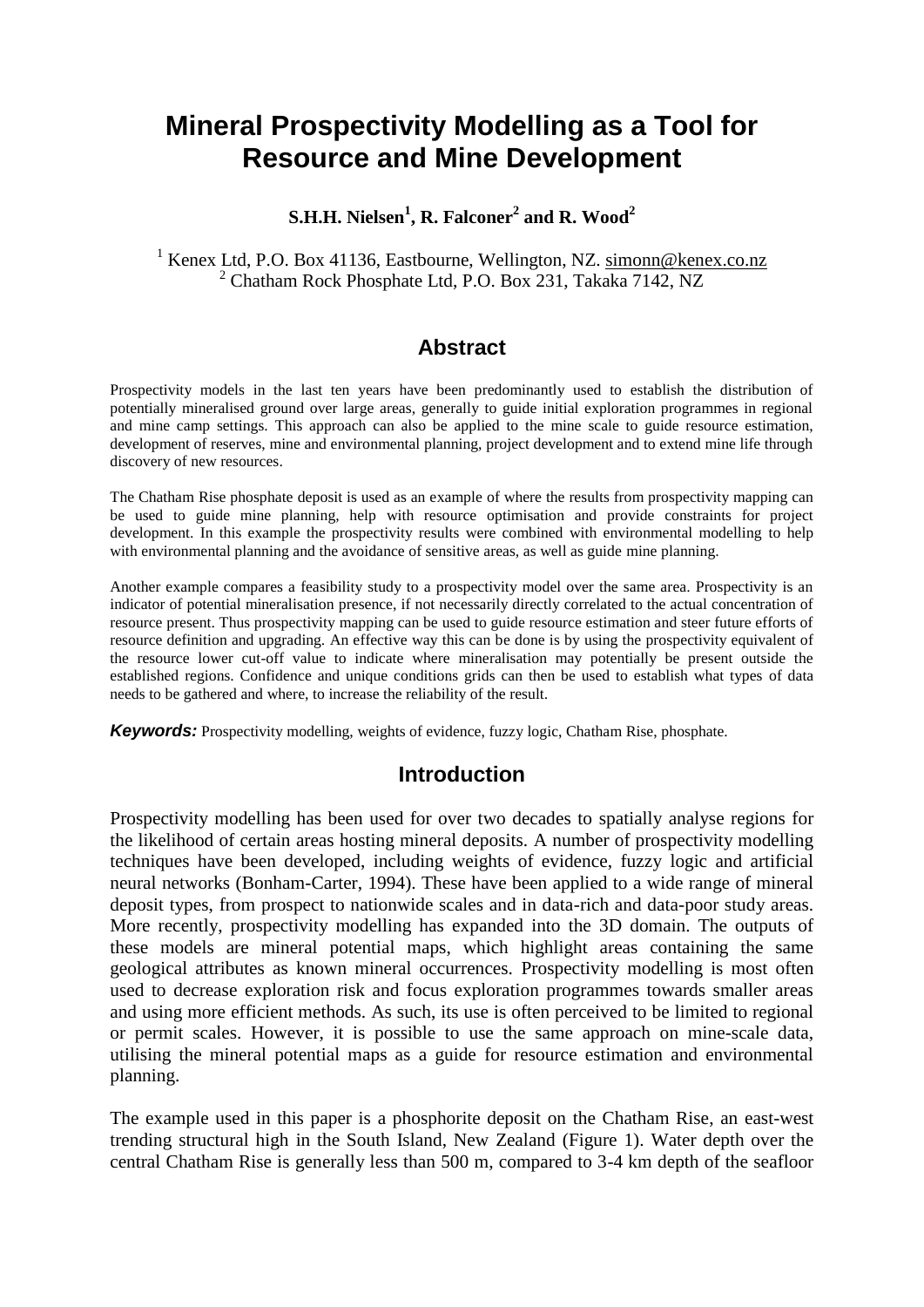to the north and south. Basement rocks on the Chatham Rise are Torlesse greywacke and argillite overlain by Cenozoic carbonates and marls, mostly Neogene in age.



**Figure 1.** Map of the Chatham Rise, from Nielsen et al (2015).

<span id="page-1-0"></span>The central crest hosts a widespread deposit of nodular phosphorite, comprising phosphatised hardground rubble exposed at the sea floor or covered in Pliocene and younger glauconitic silty sand. Phosphate nodules have been known in the area for 60 years after dredging identified the deposit in the 1950s (Reed and Hornibrook 1952). The deposit has since seen episodic yet concentrated exploration efforts in the 1970s and 80s (Pasho, 1976; von Rad and Kudrass, 1984), as well as more recent exploration efforts by Chatham Rise Phosphate Ltd since 2010.

The deposit is attractive for several reasons. It is very low in cadmium, and as New Zealand relies heavily on imported rock phosphate-based fertiliser for farming efficiency, a local source of phosphate could reduce costs and reliance on overseas supply.

Prospectivity modelling of the phosphate deposit on the Chatham Rise relied largely on historical data collected in the 1960s, with additional input of modern multibeam-based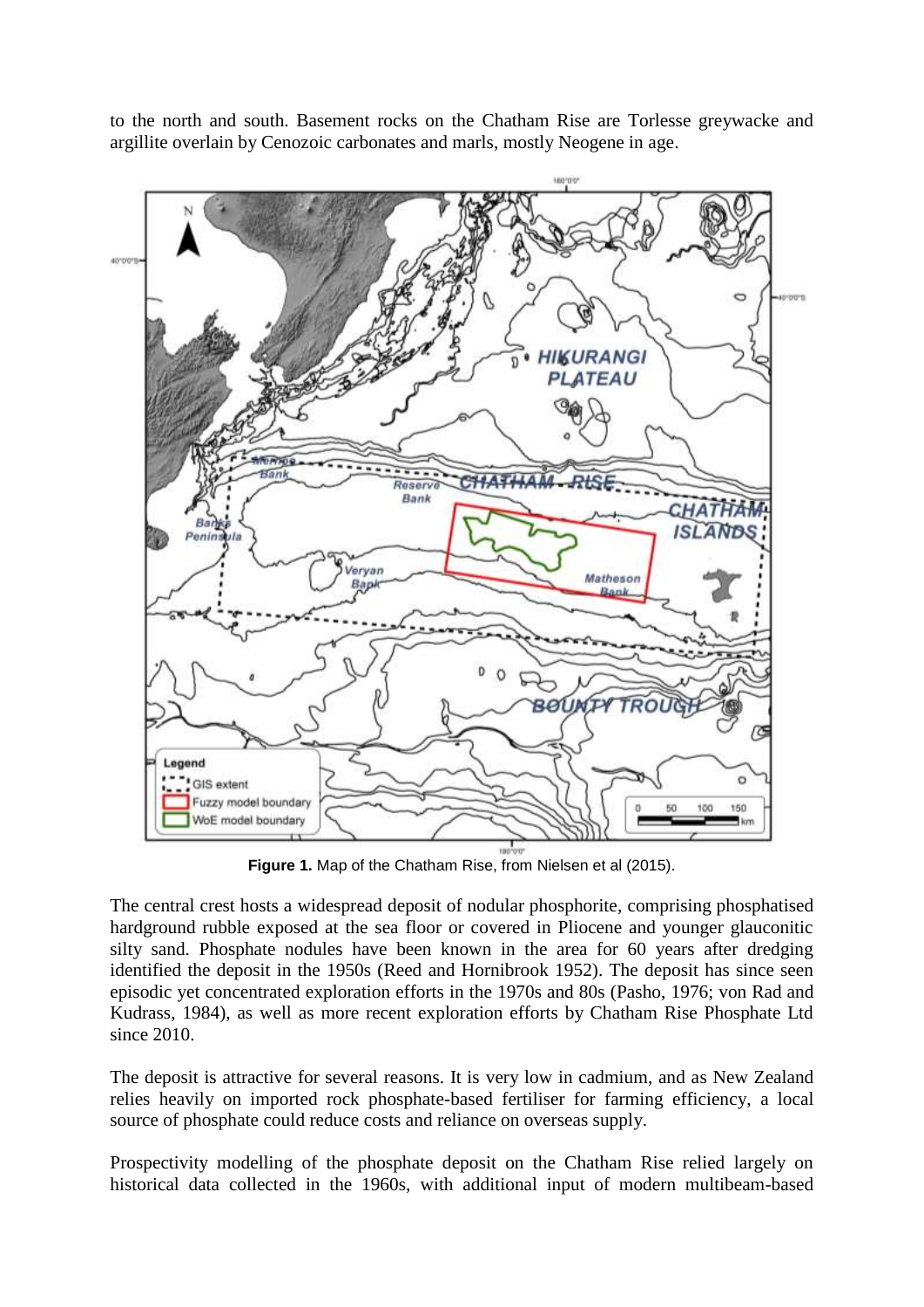bathymetry and grab sampling. Considerable effort was also spent mapping facies of the seabed environment using grab sampling and visual inspection using a remotely operated vehicle.

# **Prospectivity Modelling Versus Resource Modelling**

The Chatham Rise deposit is a thin and widespread lag deposit, which makes it unconventional compared to most onshore mines. Still, exploring the Chatham Rise is possible using the usual methodology of establishing the geological setting and building a resource model with the available datasets. In addition, two prospectivity models were built covering the area of greatest historical interest, as well as a larger study area covering the majority of carbonate outcrops on the crest of the Rise.

Mineral prospectivity modelling, or mineral potential mapping, does not provide grade estimates like resource modelling. Rather, the concept predicts where the ground is potentially most prospective based on a number of geological, geochemical and geophysical variables. These variables are tested for correlation with known mineralisation and a subset of those found to have the strongest correlations are combined into a single mineral potential map. Selection of predictive input maps is also influenced by the mineral systems approach (Wyborn et al., 1994), which ensures that variables critical to each stage of the formation of an ore deposit are represented in the model. These processes are the sources of energy and mineralised fluids, transport pathways for fluid migration, structural and chemical trap zones, deposition of minerals and outflow zones for discharge of residual components. If the probability of occurrence of any of the critical processes becomes zero, then no deposit will be present. The scale of prospectivity modelling becomes finer as one moves from source (which can be continental) to the trap environment (which can be deposit scale). Prospectivity modelling study areas can cover prospects, regions or entire countries and, depending on the scale of the model, may identify drilling-scale targets or deposit-scale targets.

A wide variety of resource modelling techniques exists, but all are focused on quantifying the location, grade and continuity of the resource. Being able to do this with confidence optimises productivity and thereby overcomes potential cost barriers associated with mining deposits that operate with small margins. Resource modelling is based on geochemical data, both from surface sampling surveys and drilling programmes, which represents the deposition stage of the mineral systems approach. This data is interpolated into blocks using methods such as inverse distance weighting, nearest neighbourhood statistics or kriging and used in conjunction with the dimensions of the blocks to calculate the total resource and its concentration. Its success depends on a good conceptual understanding of the geology and translation of this into an accurate geological block model. Since interpolation is in essence extrapolation of grades from single sample points into more numerous blocks, the accuracy of resource models also depends on geological continuity or knowledge of the statistical variability. In terms of size, resource estimations are rarely large-scale and extents will cover a single deposit at most.

# **Chatham Rise Phosphate Model Overview**

The Chatham Rise nodular phosphate deposit presents a unique opportunity, with no similar mines existing locally or globally. The Chatham Rise is a structurally simple bathymetric high, elevated compared to the Hikurangi Plateau to the north and the Bounty Trough to the south. It stretches eastwards from the Banks Peninsula as a single structural entity for over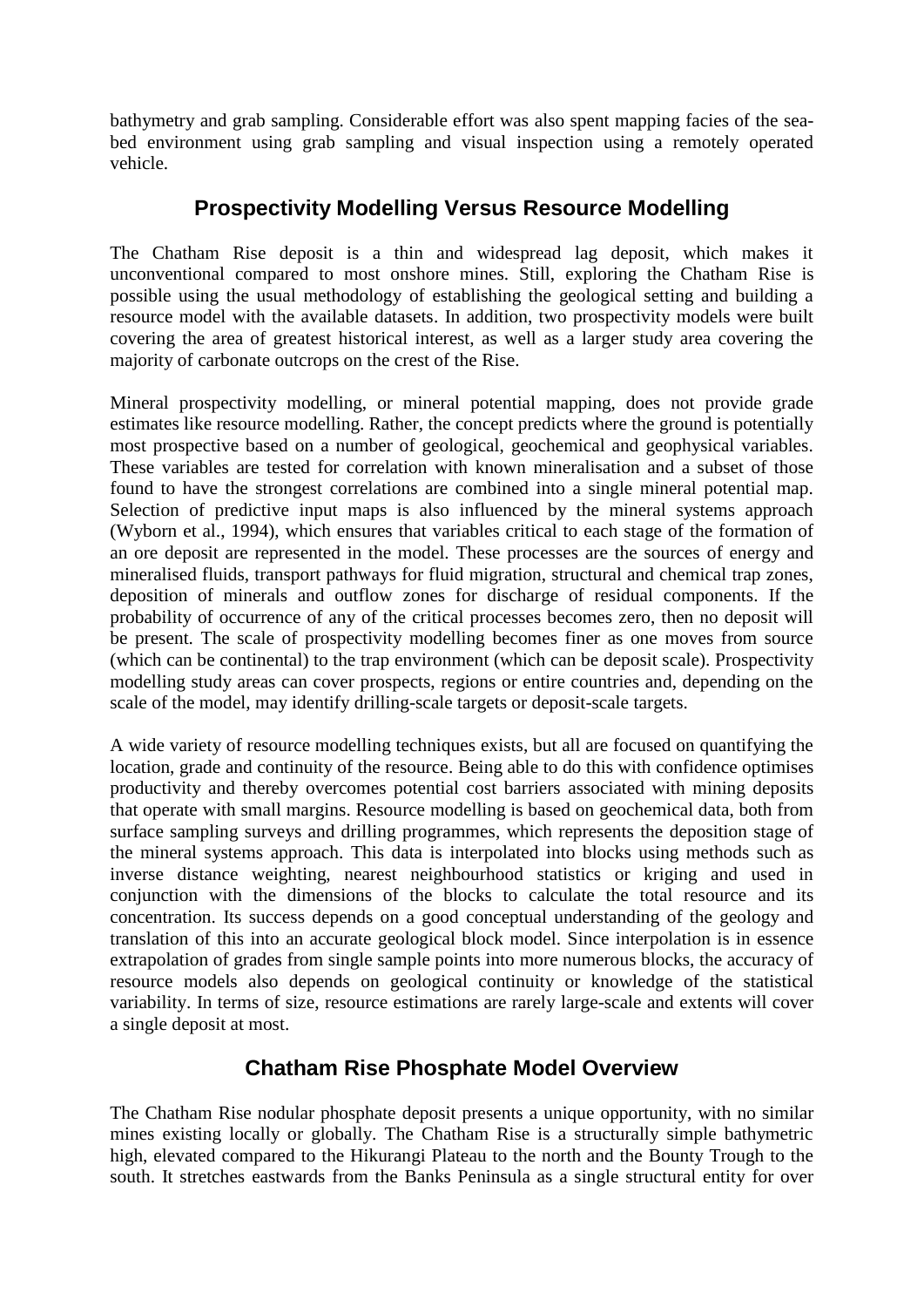1000 km. The crest of the central Chatham Rise plateaus at 400 m water depth, stepping down to more than 1000 m east of the Chatham Islands (Wood et al., 1989).

In terms of the phosphorite deposit, the basement rocks are early Cenozoic successions of pelagic carbonates overlying indurated greywacke. These carbonates consist of radiolarian ooze and nannofossil foraminiferal chalk, similar to the Amuri limestone of Northern Canterbury. Several hundred metres of Miocene sediment may have been deposited and subsequently eroded, resulting in less than 50 m thickness of Miocene-Pliocene deposits preserved in the study area. This is overlain by a thin veneer of Pleistocene glauconiticforaminiferal sand containing phosphatised nodules of the eroded Cenozoic limestone (Wood et al., 1989).

Phosphate mineralisation was discovered in 1952 by dredging (Reed and Hornibrook, 1952). In the late 1960s Global Marine Inc. spent several weeks collecting samples on the Chatham Rise (Pasho, 1976), using the results from an initial wide-ranging survey to target a second survey on the area with highest nodule concentrations. Two cruises aboard German vessels, the *Valdivia* in 1978 (Kudrass and Cullen, 1982) and the *Sonne* in 1981 (von Rad and Kudrass, 1984), focussed on the areas previously determined to be most prospective. These sites were revisited in 2011 and 2012 by the *Dorado Discovery*, instigated by Chatham Rock Phosphate Ltd, who provided the most recent sets of data for the models described here.

Data for spatial analysis included bathymetry data, structural interpretations based on seismic surveys, a seismic facies map and sample data from the three main sampling surveys undertaken in the area.

Among the challenges when modelling phosphate prospectivity over the Chatham Rise was to develop input predictive maps that represent the source of the phosphate mineralisation. Many of the predictive maps are derived from highly accurate bathymetric mapping of the seafloor, which can be used to map various features that control mineralisation by using essentially the same variable at a range of scales:

- The source(s) may ultimately be upwelling currents outside the study area, which can be mapped indirectly as regional-scale features carrying nutrient-rich deep-water flows into the mineralised areas.
- Local transport and focussing mechanisms must be active to concentrate the fluids and/or keep the flux of phosphate-rich fluids high, which may be controlled by the presence of subtle variations in slope, terrain offset by faults and the presence of relatively shallow areas with favourable facing slopes.
- Traps appear to have formed according to the availability of carbonate lithology detritus to act as efficient nuclei for mineralisation while phosphatisation occurred.
- The formation and preservation of the phosphate mineralisation is controlled by the lack of younger sedimentary cover, as well as conditions remaining sufficiently calm to prevent removal of nodular, phosphatised gravel.

Other challenges include identifying a suitable training dataset, which conventionally is obtained from mines and prospects with known mineral endowment. Despite extensive exploration, the Chatham Rise contains no mines. Training data was therefore chosen from grab samples of verified quality with high phosphate content.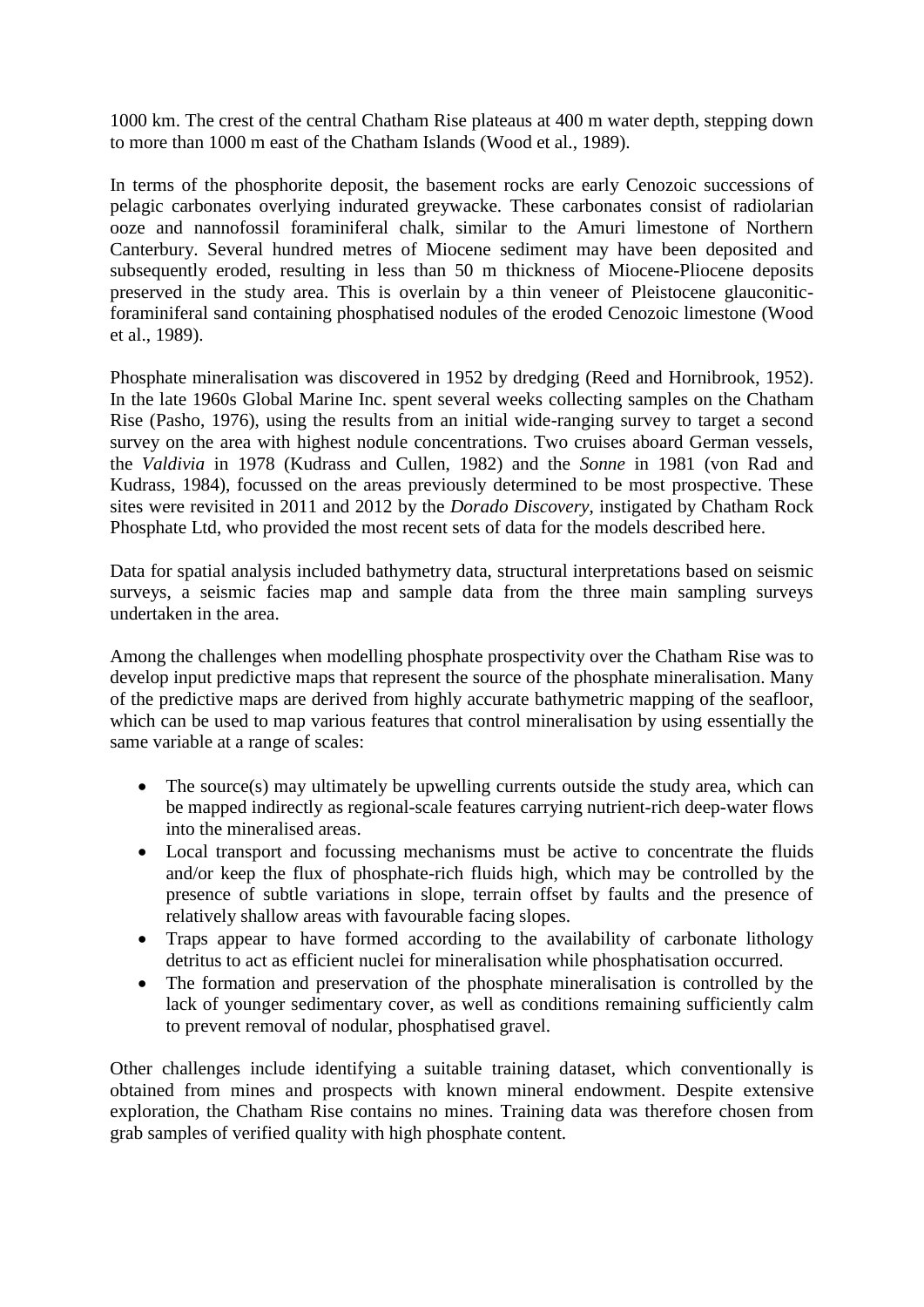# **Prospectivity Modelling Results**

The final Weights of Evidence (WoE) model was developed using the Spatial Data Modeller toolbox for ArcGIS 10 [\(Figure 2\)](#page-4-0) (Sawatzky et al., 2009). Predictive maps selected for their correlation to all aspects of the phosphate mineral systems approach were used to build the model. Important parameters for phosphatisation were found to be deepwater flow paths, the presence of structural highs on large and small scale, water depth and the presence and orientation of slopes.

Following creation of a prospectivity map, targets may be defined by selecting a cut-off value of the probability associated with each grid cell in the model study area. Rather than selecting a relatively high post-probability cut-off for the targeting on the Chatham Rise, the cut-off was set to equal the prior probability value. This maximises the extent of the potential deposit and is sensible given the lag nature of the deposit. As part of the WoE model, maps were also created that display the distribution of model uncertainty and also the influence different model parameters exerted in each grid cell. These maps, in conjunction with the final prospectivity map, are useful tools for resource modelling and mine planning.



**Figure 2.** Mineral potential map of the Chatham Rise area, with conceptual mining blocks labelled according to suggested order of activity by year of mining. Warmer colours are higher prospectivity. Cross-hatched areas have low  $(< 1)$  data confidence, while diagonally hatched areas have high  $(> 1.5)$ data confidence.

## **Mine Planning**

<span id="page-4-0"></span>Physical conditions on the seabed heavily influence design of the phosphate mining system (Chatham Rock Phosphate Ltd, 2014), since the drag-head and riser system relies on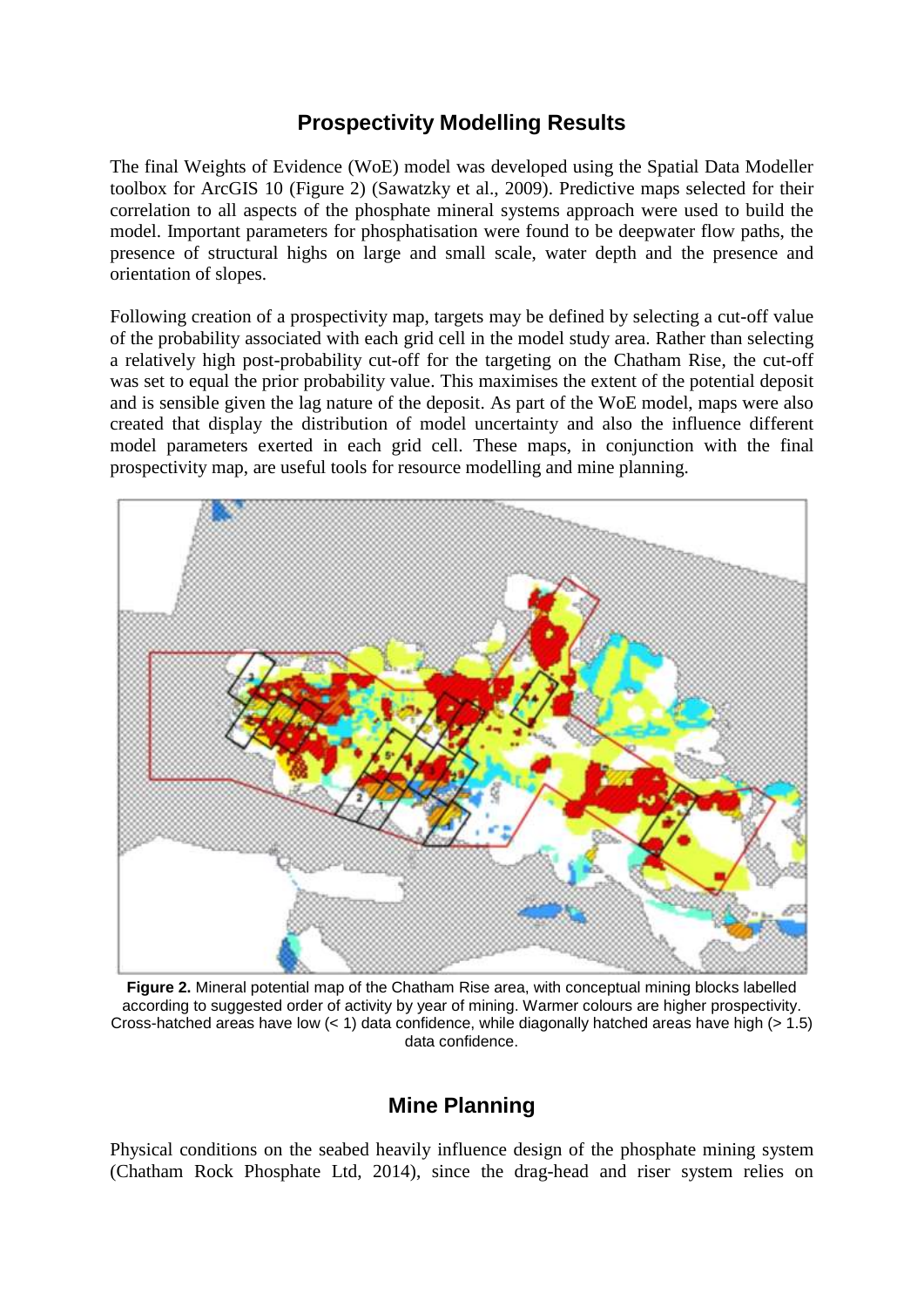loosening the surface sediment layers. The mining approach must therefore incorporate environmental factors in the design to ensure (Chatham Rock Phosphate Ltd, 2014):

- Minimised disturbance of the seabed and nodule-bearing sediments during mining.
- Minimised dispersion of fine sediments during return of processed sediments.
- Areas of particular scientific or conservation, identified through a marine spatial planning exercise (Rowden et al., 2014).

The Chatham Rock Phosphate project plans to mine blocks of 5 x 2 km dimensions, leaving a central strip in each block for the repopulation of the bottom-dwelling flora and fauna. The block dimensions are based on optimal efficiency of the proposed mining vessel, while their orientations are based on predominant wind and wave directions recorded over the mining area. The sequence of mining the blocks is chosen based on the predicted distribution of phosphorite and of representative benthic environments. The proposed sequence maximises the ability of the benthos to recolonise as well as maximising economic return in the early stages of the project. Comparing the mine block distribution to the WoE prospectivity model output indicates that the suggested sites generally fall in areas of favourable prospectivity, although there are blocks in years 1-3 that could benefit from additional data to increase confidence and possibly prospectivity (Figure 2).



<span id="page-5-0"></span>Figure 3. Kenex resource model results compared to prospectivity modelling data confidence values (see Figure 2).

# **Resource Modelling on the Chatham Rise**

Several resource models have been produced for the Chatham Rise phosphate deposit, including one produced by RSC Mining and Mineral Exploration Services (RSC-MME) as an NI43-101 compliant resource estimate in the Mining License Area (Sterk, 2014). Resource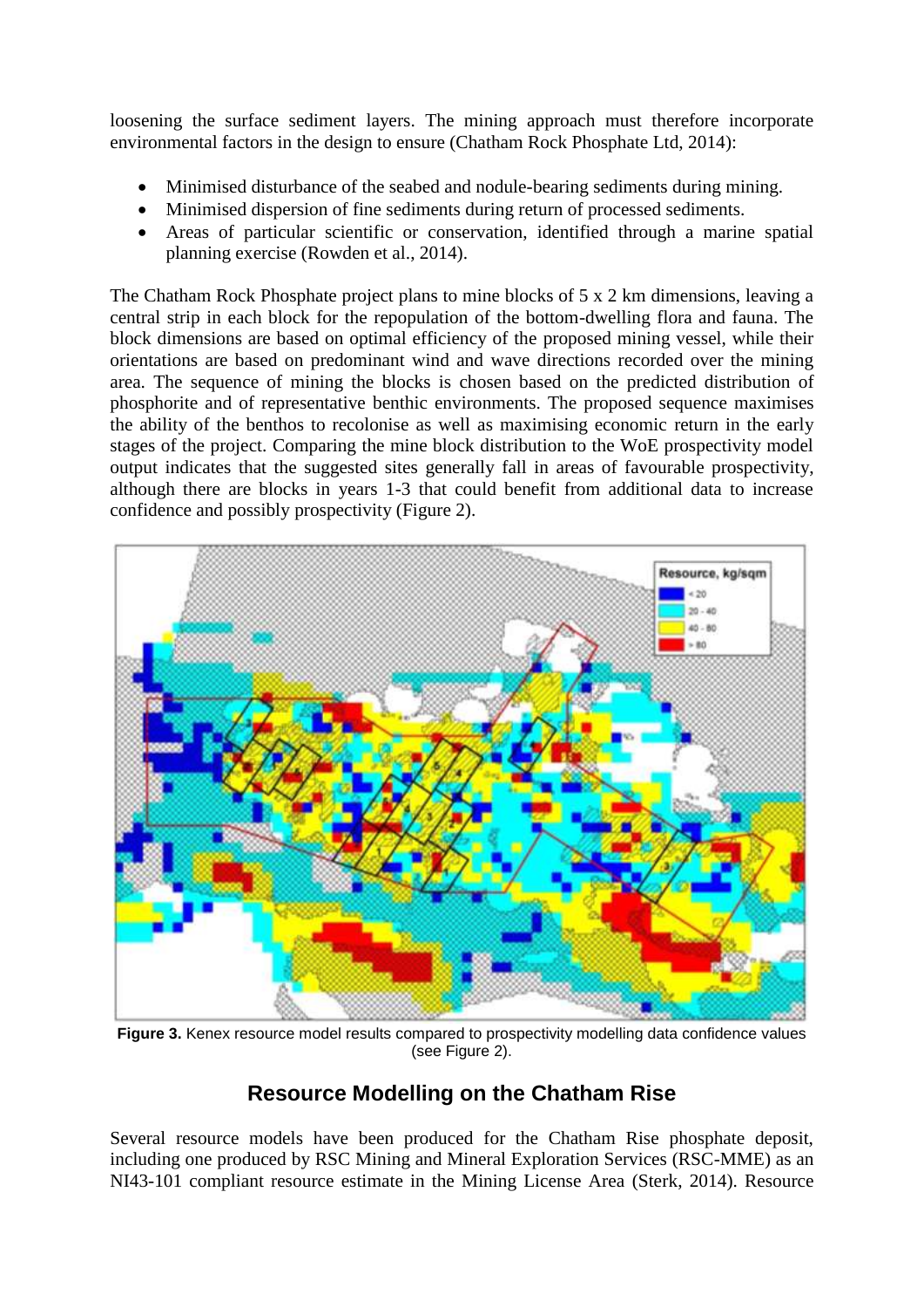estimates are generally completed by interpolating assay values from a number of sample points into a block model. The NI43-101 model data was validated based on quality and levelled based on sampling methodology, but not by geology as there was assumed to be no association with the few and laterally extensive lithological units. However, the high local variability in bathymetry, geology and sample composition was noted.

The resource estimation was limited to areas containing at least two sample points within a 3 km search distance. To compensate for the high local variability in recorded data, the RSC MME resource model may underestimate the resource, as noted by RSC. However, it did enable the resource to be defined outside the relatively heavily sampled central region of the rise. The NI43-101 compliant resource model confirmed results of previous resource models (Kudrass, 1984). Resource models were also produced by Kenex Ltd, using structurally guided domaining and search ellipses, as well as constraining the result with a geological model [\(Figure 3\)](#page-5-0).

As prospectivity modelling utilises a multitude of data types, areas of high confidence will indicate that further sampling may not significantly improve a resource estimate even if the input data is not the same assay data as was used for the resource estimate. Likewise, areas of low confidence regardless of data type would be areas to focus future resource definition sampling. Areas with prospectivity below prior probability and high data confidence can be excluded from resource models entirely, to avoid smearing grade into areas unlikely to contain mineable grades.

# **Prospectivity Modelling on the Chatham Rise**

### **Resource Estimation**

Prospectivity modelling can be expert-driven (Ranked Overlay and Fuzzy Logic models), data-driven (Weights of Evidence, Logistic Regression) or a combination of the two. The data-driven WoE method has the advantage of being able to handle areas with missing data without classifying them as unprospective and therefore writing them off for future exploration. WoE modelling also produces a number of other outputs in addition to the mineral potential map that add information to the model outcome. The confidence map, the posterior probability of the model divided by the total standard deviation, can be particularly useful.

The confidence is essentially a studentised contrast test. At values above 2, there can be strong confidence in the prospectivity value. At low values (below 1), the user cannot be statistically confident in the result. For the Chatham Rise phosphate deposit, where covered by the WoE model, confidence values  $> 1.5$  coincide with high prospectivity values. This is a result of sampling and surveying being undertaken in areas where phosphate nodules were predicted to exist, which is a perfectly normal (if geostatistically inconvenient) practice that may reduce but not remove the usefulness of the data.

Comparing the prospectivity confidence data with the resource model, it is apparent that south of the mining license area there are several areas where relatively high grades (yellow and red) are not covered with data of high confidence values (Figure 3). Also, areas of low grade are generally not covered with data to satisfy the confidence criteria as well. This is useful to guide resource definition sampling.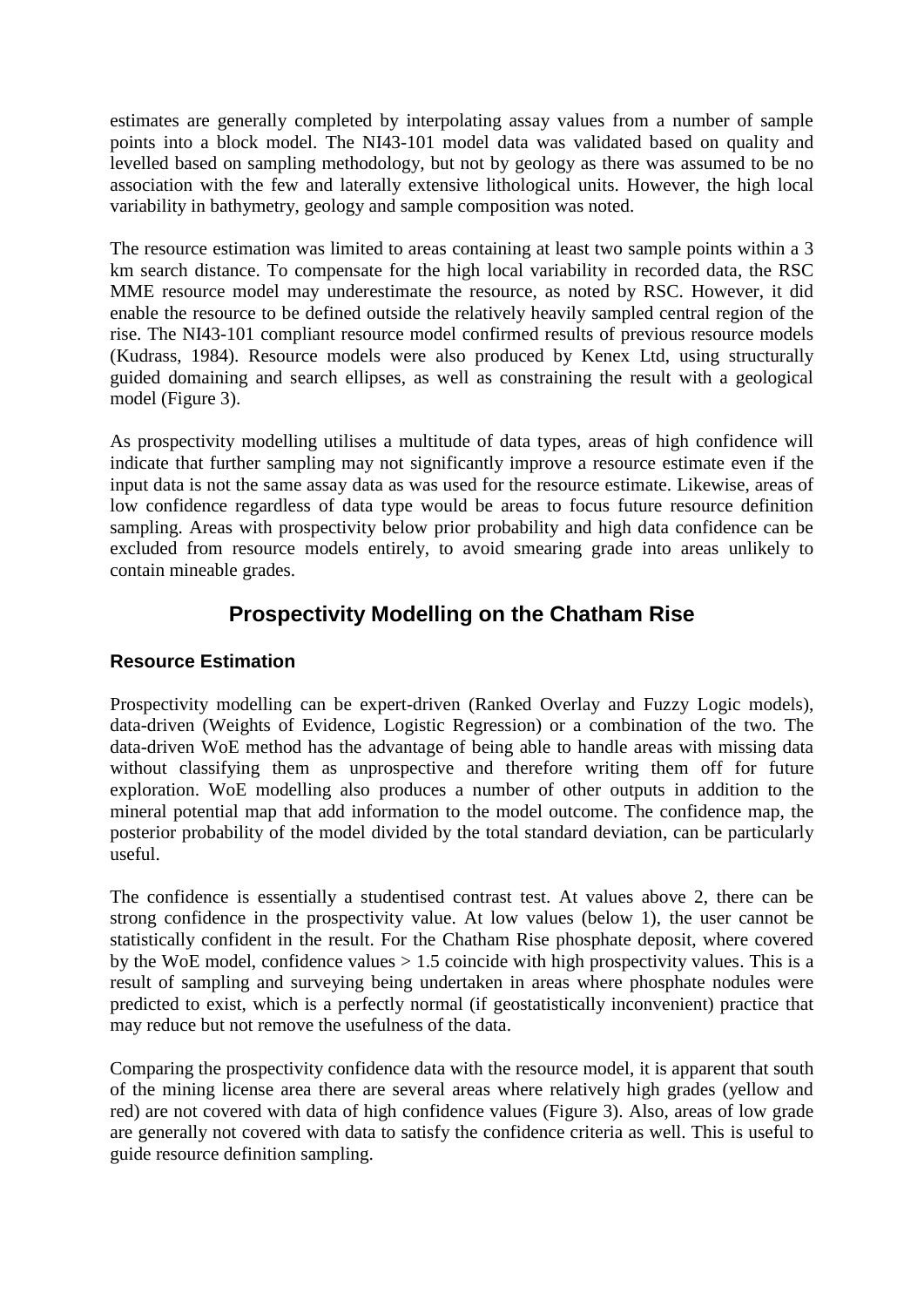### **Environmental Modelling**

In New Zealand, mine planning needs to include an environmental impact assessment as well as a resource assessment. One of the focuses of the most recent survey by CRP was a statistical sampling of the benthic environments by video and bottom sampling.

These newly acquired environmental datasets were the primary inputs to an environmental study by CRP and NIWA (Wood et al., 2012) that used multivariate statistical analyses to identify epifauna and infauna, their characterising organisms, and their spatial distribution. This information was then used to predict the potential extent of suitable habitat for each of these communities.

The environmental study identified two epifaunal and one infaunal community that are closely linked to high-density patches of nodules. The epifaunal communities are patchily distributed in the eastern part of the study region and are dominated by the coral *Goniocorella dumosa*. The infaunal community is mainly found in the west. These distributions were used by CRP to identify areas that could be reserved from mining as part of conditions on a marine environmental consent.



**Figure 4.** Excerpt of the Fuzzy Logic prospectivity model output (warm colours = favourable prospectivity) versus mine exclusion zones (red hatched areas). Unfavourable geology is crosshatched in black.

### <span id="page-7-0"></span>**Extending Mine Life**

The WoE model was used to determine the input predictive maps to a wide-area fuzzy logic model of the Chatham Rise, with the weights derived from the WoE model steering the rankings given to the fuzzy predictive maps.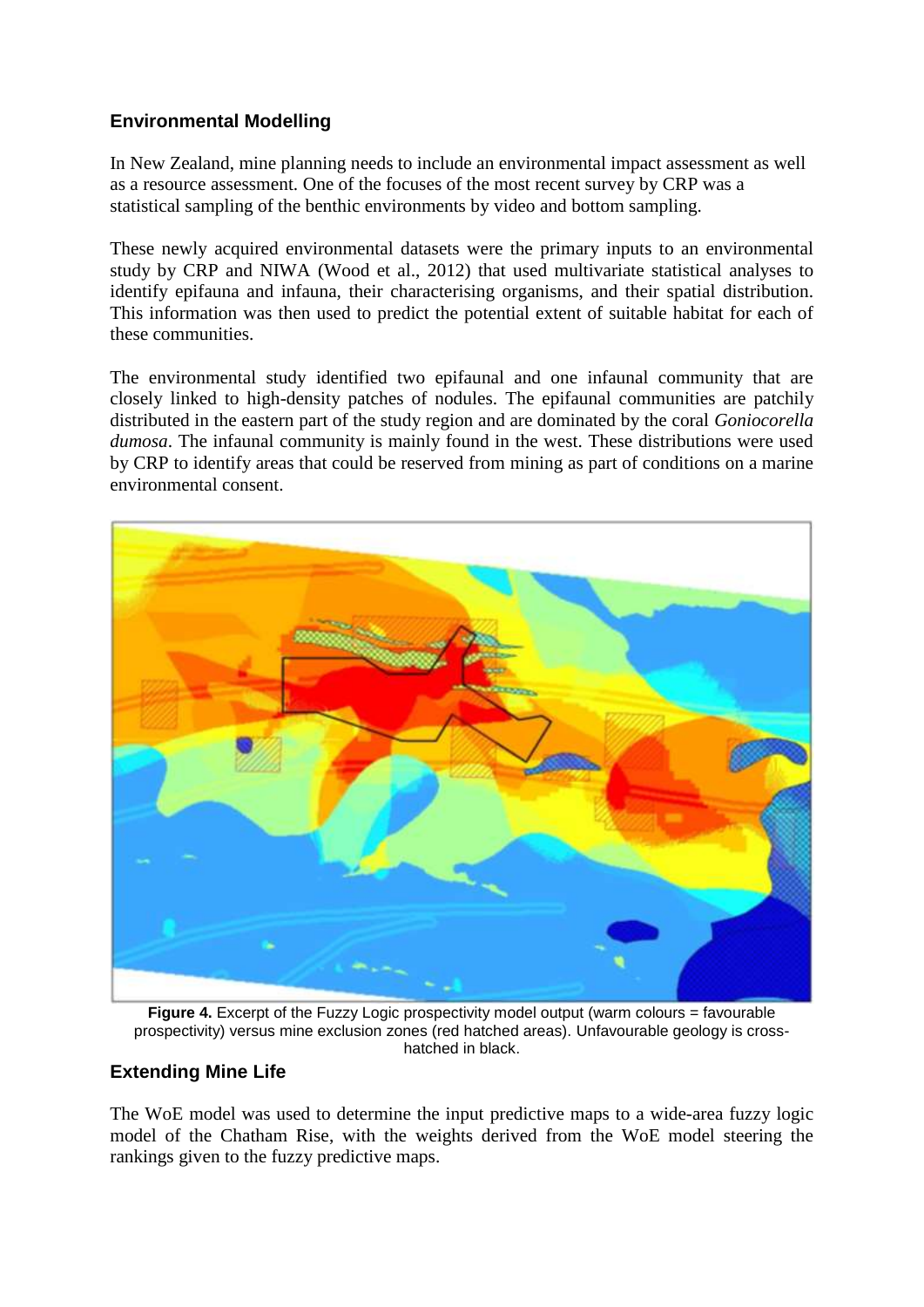The fuzzy logic prospectivity modelling results were used to extend the area of interest for phosphate exploration outside the mining license area. The results of the environmental modelling were included identify not just areas where exploration would have the highest potential for finding phosphate and is least likely to find sensitive habitats. [Figure 4](#page-7-0) compares the Fuzzy Logic prospectivity output to the selected mine exclusion zones. The areas of greatest prospectivity do not generally coincide with the areas of sensitive habitats, and the mining exclusion areas therefore generally lie in areas of moderate prospectivity.

## **Conclusions**

Two prospectivity models were produced over the Chatham Rise area and their outputs may help guide mine planning and exploration in conjunction with environmental modelling. The prospectivity modelling shows that understanding the geology as well as accurately mapping changes in topography, especially local relief, is important in locating areas with high phosphate potential.

Prospectivity modelling is an on-going process rather than a singular task. It is primarily a way to organise and analyse data, as continued acquisition of new data during mine development will be used to update the prospectivity model and guide future exploration, resource definition and mine planning.

Prospectivity modelling can support exploration planning by indicating areas of high potential as well as areas where additional data can increase confidence in the prospectivity result. The type of data missing from areas of low confidence can also be identified from the modelling through use of unique conditions tools.

Prospectivity modelling can support resource estimation by indicating where additional sampling could have the most impact on the resource model, and by supplying areas of low prospectivity and high data confidence that can be excluded from the estimate to avoid grade smearing into unfavourable ground.

Combining mineral prospectivity modelling with environmental modelling is a powerful way of guiding future exploration and mine planning to optimise exploration value and minimise environmental impacts.

## **Acknowledgements**

The authors would like to thank colleagues at Kenex Ltd for helpful discussion and review of this paper.

#### **References**

- Bonham-Carter, G.F. 1994. *Geographic information systems for geoscientists: Modelling with GIS.* Pergamon, Oxford, 398 p.
- Chatham Rock Phosphate Limited, 2014. Proposed Mining Operation, Chatham Rise Marine Consent Application and Environmental Impact Assessment, 4.4. The Mining Approach, p. 43.
- Kudrass, H.R., 1984. The distribution and reserves of phosphorite on the central Chatham Rise (SONNE-17 cruise 1981). *In* Von Rad, U., Kudrass, H.-R., 1984. Geology of the Chatham Rise Phosphorite Deposits East of New Zealand: Results of a Prospection Cruise with R/V Sonne (1981). Geologische Jahrbuch, D 65, p. 179-194.